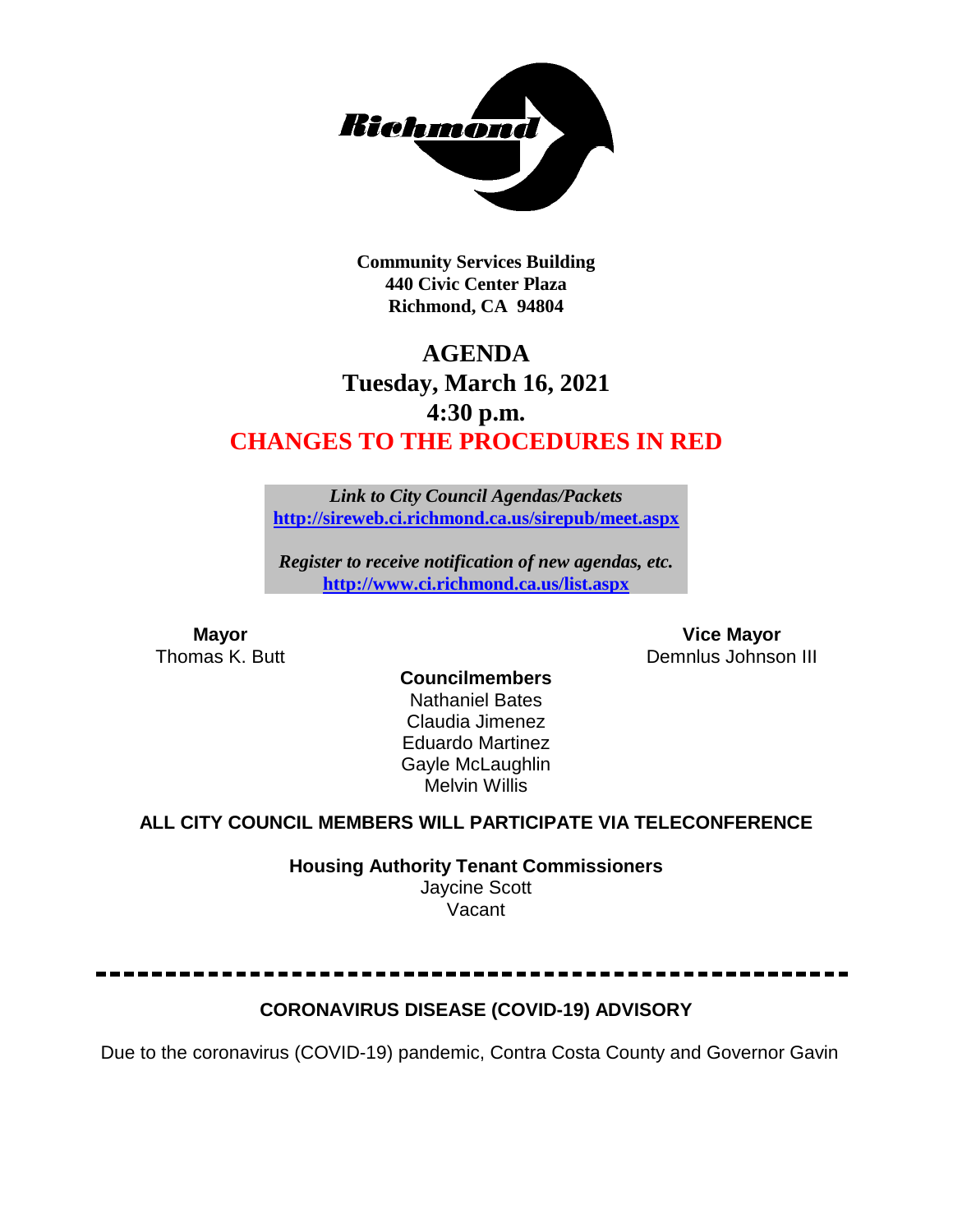Newsom have issued multiple orders requiring sheltering in place, social distancing, and reduction of person-to-person contact. Accordingly, Governor Gavin Newsom has issued executive orders that allow cities to hold public meetings via teleconferencing. Both **<https://www.coronavirus.cchealth.org/>** and

**<http://www.ci.richmond.ca.us/3914/Richmond-Coronavirus-Info>** provide updated coronavirus information.

DUE TO THE SHELTER IN PLACE ORDERS, attendance at the City of Richmond City Council meeting will be limited to Council members, essential City of Richmond staff, and members of the news media. Public comment will be confined to items appearing on the agenda and will be limited to the methods provided below. Consistent with Executive Order N-29-20, this meeting will utilize teleconferencing only. The following provides information on how the public can participate in this meeting.

### **How to watch the meeting from home:**

- 1. KCRT Comcast Channel 28 or AT&T Uverse Channel 99
- 2. Livestream online at<http://www.ci.richmond.ca.us/3178/KCRT-Live>

### **Public comment may be submitted by mail, email and/or Zoom video conference in the manner that follows; provided that no member of the public may submit more than one verbal comment per agenda item.**

- **1.** Via mail received by 1:00 p.m. the day of the meeting, sent to 450 Civic Center Plaza, 3rd Floor, Office of the Clerk, Richmond, CA 94804.
- **2.** Via email to [cityclerkdept@ci.richmond.ca.us](mailto:cityclerkdept@ci.richmond.ca.us) by 1:00 p.m. the day of the meeting.

Emails *MUST* contain in the subject line 1) public comments – Open Session prior to Closed Session; 2) public comments – Open Forum; or 3) public comments agenda item #\_\_ [include the agenda item number]. All such email will be posted on-line and emailed to the City Council before the meeting is called to order. The Clerk will prepare summaries of all such email and the summaries will be read into the record. **No individual email will be read into the record, only the summaries**. Due to the high volume of emails received, emails that do not contain the correct identifying information in the subject line may be overlooked and may not become part of the record. **Email received after 1:00 p.m. will not be summarized nor read into the record. Email received after 1:00 p.m. will, however, be posted on-line following the meeting as part of the supplemental materials attached to the meeting minutes.**

**3.** Via Zoom by video conference or by phone using the following link/call-in numbers – for Open Session and City Council:

**Please click the link below to join the webinar: [https://zoom.us/j/99312205643?pwd=MDdqNnRmS2k4ZkRTOWhlUldQOUF1Z](https://zoom.us/j/99312205643?pwd=MDdqNnRmS2k4ZkRTOWhlUldQOUF1Zz09) [z09](https://zoom.us/j/99312205643?pwd=MDdqNnRmS2k4ZkRTOWhlUldQOUF1Zz09) Passcode: ccmeeting**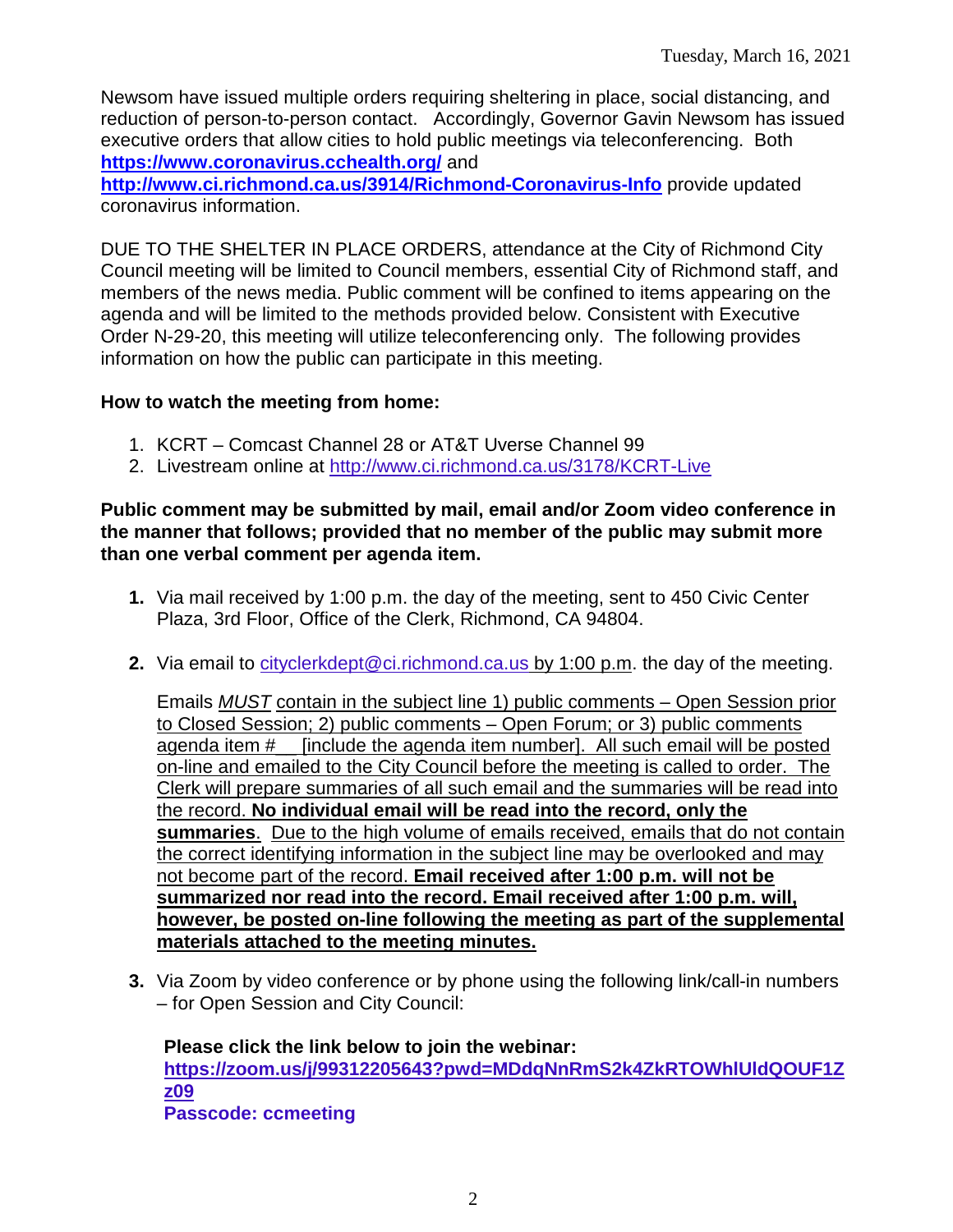**Or iPhone one-tap:**

**US: +16699006833,,99312205643# or +13462487799,,99312205643# Or Telephone:**

**Dial (for higher quality, dial a number based on your current location): US: +1 669 900 6833 or +1 346 248 7799 or +1 253 215 8782 or +1 312 626 6799 or +1 929 205 6099 or +1 301 715 8592 Webinar ID: 993 1220 5643**

International numbers available: <https://zoom.us/u/aehrwCgISx>

a. To comment by video conference, click on the Participants button at the bottom of your screen and select the "**Raise Your Hand**" button to request to speak when Public Comment is being asked for. Speakers will be called upon in the order they select the "Raise Your Hand" feature. **When called upon, press the unmute button. After the allotted time, you will then be re-muted. \*\***

b. To comment by phone, you will be prompted to "Raise Your Hand" by pressing "**\*9**" to request to speak when Public Comment is asked for. **When called upon, you will be asked to unmuted by pressing \*6.** After the allotted time, you will then be re-muted. Instructions of how to raise your hand by phone are available at:

[https://support.zoom.us/hc/en-us/articles/201362663 -Joining-a-meeting-by](https://support.zoom.us/hc/en-us/articles/201362663)[phone.](https://support.zoom.us/hc/en-us/articles/201362663) \*\*

\*\*The mayor will announce the agenda item number and open public comment when appropriate. Individuals who would like to address the Council should raise their hand. The mayor will close public comment when public comment is concluded.

**Open Forum for Public Comment:** Individuals who would like to address the City Council on matters not listed on the agenda or on items remaining on the consent calendar may do so under Open Forum.

### *The City cannot guarantee that its network and/or the site will be uninterrupted. To ensure that the City Council receives your comments, you are strongly encouraged to submit your comments in writing in advance of the meeting.*

### **Record of all public comments:**

All public comments will be considered a public record, put into the official meeting record. All public comments will be available after the meeting as supplemental materials and will be posted as an attachment to the meeting minutes when the minutes are posted: [http://www.ci.richmond.ca.us/Archive.aspx?AMID=31.](http://www.ci.richmond.ca.us/Archive.aspx?AMID=31)

### **Procedures for Removing Consent Calendar Items from the Consent Calendar**

Councilmembers and members of the public who wish to remove an item from the consent calendar must comply with the following procedures in order to remove an item from the consent calendar: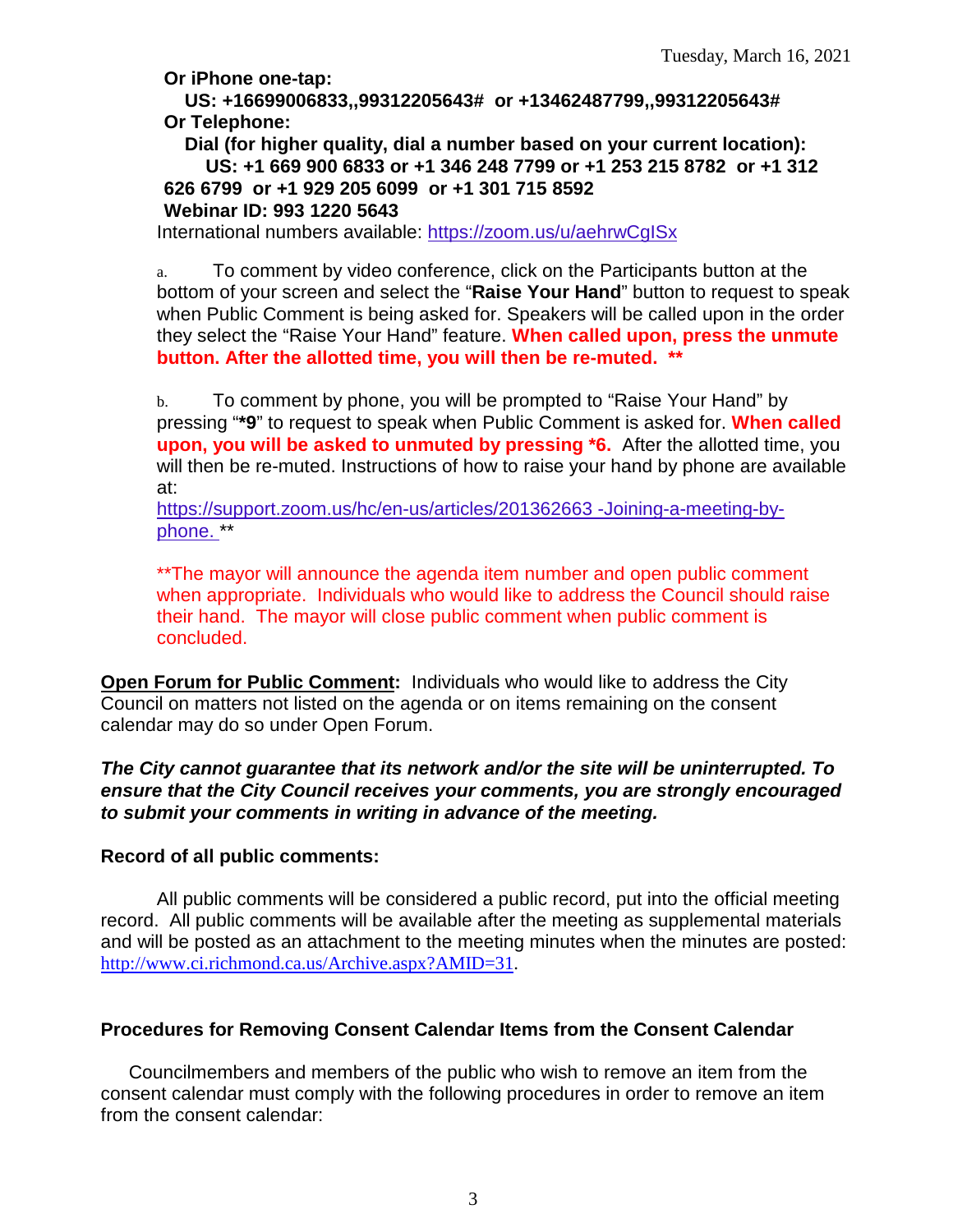- 1. Telephone or email a City staff member who has knowledge of the subject matter by 2:00 p.m. on the day of meeting. Any staff member shown as an author of the agenda report for the particular item has knowledge of the subject matter and may be called.
- 2. Inform the City Clerk's Office by email at [cityclerkdept@ci.richmond.ca.us](mailto:cityclerkdept@ci.richmond.ca.us) or by phone at 510-620-6513, ext. 9, by 3:00 p.m. that they discussed the matter with staff with knowledge of the subject matter and that such Councilmember or member of the public, nonetheless, desires the item to be removed from the consent calendar for discussion.

Staff will be informed by the City Clerk's Office as soon as reasonably practicable after notice of the request to remove the item from the consent calendar. Staff may attend the meeting remotely.

### **Accessibility for Individuals with Disabilities**

Upon request, the City will provide for written agenda materials in appropriate alternative formats, or disability-related modification or accommodation, including auxiliary aids or services and sign language interpreters, to enable individuals with disabilities to participate in and provide comments at/related to public meetings. Please submit a request, including your name, phone number and/or email address, and a description of the modification, accommodation, auxiliary aid, service or alternative format requested at least two days before the meeting. Requests should be emailed to [cityclerkdept@ci.richmond.ca.us](mailto:cityclerkdept@ci.richmond.ca.us) or submitted by phone at 510-620-6513, ext. 9, or 510-620-6509. Requests made by mail to City Clerk's Office, City Council meeting, 450 Civic Center Plaza, Richmond, CA 94804 must be received at least two days before the meeting. Requests will be granted whenever possible and resolved in favor of accessibility.

### **Effect of Advisory on In-person public participation**

During the pendency of the Executive Order N-29-20, the language in this Advisory portion of the agenda supersedes any language below in the meeting procedures contemplating inperson public comment.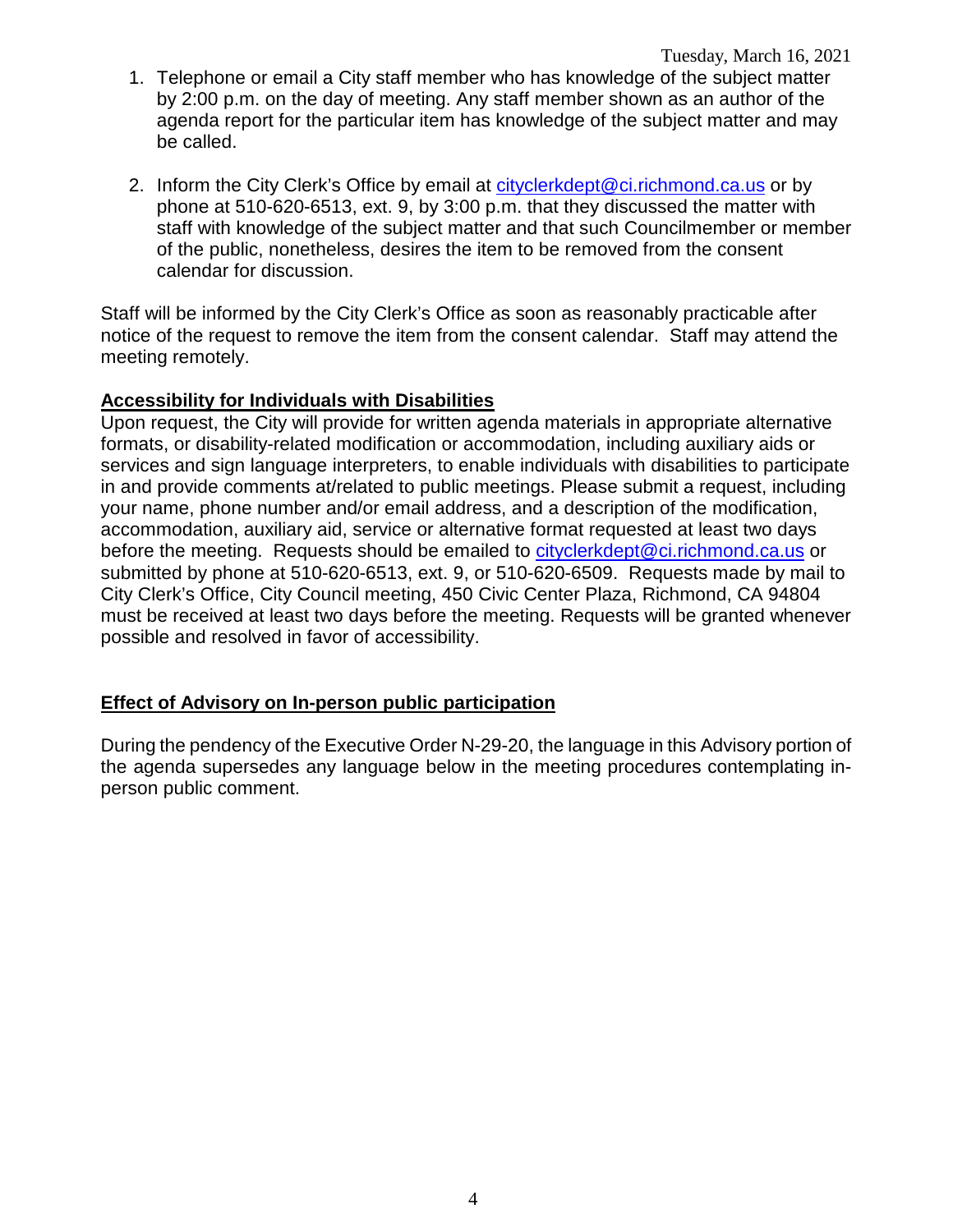# **MEETING PROCEDURES**

The City of Richmond encourages community participation at its City Council meetings and has established procedures that are intended to accommodate public input in a timely and time-sensitive way. As a courtesy to all members of the public who wish to participate in City Council meetings, please observe the following procedures:

**PUBLIC COMMENT ON AGENDA ITEMS:** Anyone who desires to address the City Council on items appearing on the agenda must complete and file a pink speaker's card with the City Clerk **prior** to the City Council's consideration of the item. Once the City Clerk has announced the item, no person shall be permitted to speak on the item other than those persons who have submitted their names to the City Clerk. Your name will be called when the item is announced for discussion. **Each speaker will be allowed up to TWO (2) MINUTES to address the City Council on NON-PUBLIC HEARING items listed on the agenda. Speakers are allowed up to THREE (3) minutes on PUBLIC HEARING items.**

**CONSENT CALENDAR:** Consent Calendar items are considered routine and will be enacted, approved or adopted by one motion unless a request for removal for discussion or explanation is received from the audience or the City Council. A member of the audience requesting to remove an item from the consent calendar that is sponsored by City staff must first complete a speaker's card and discuss the item with a City staff person who has knowledge of the subject material **prior** to filing the card with the City Clerk and **prior** to the City Council's consideration of Agenda Review. Councilmembers who request to remove an item from the consent calendar must do so during Agenda Review. An item removed from the Consent Calendar may be placed anywhere on the agenda following the City Council's agenda review.

**CONDUCT AT MEETINGS:** Richmond City Council meetings are limited public forums during which the City strives to provide an open, safe atmosphere and promote robust public debate. Members of the public, however, must comply with state law, as well as the City's laws and procedures and may not actually disrupt the orderly conduct of these meetings. The public, for example, may not shout or use amplifying devices, must submit comment cards and speak during their allotted time, may not create a physical disturbance, may not speak on matters unrelated to issues within the jurisdiction of the City Council or the agenda item at hand, and may not cause immediate threats to public safety.

**CITY HARASSMENT POLICY:** The City invites public comment and critique about its operations, including comment about the performance of its public officials and employees, at the public meetings of the City Council and boards and commissions. However, discriminatory or harassing comments about or in the presence of City employees, even comments by third parties, may create a hostile work environment, if severe or pervasive. The City prohibits harassment against an applicant, employee, or contractor on the basis of race, religious creed, color, national origin, ancestry, physical disability, medical condition, mental disability, marital status, sex (including pregnancy, childbirth, and related medical conditions), sexual orientation, gender identity, age or veteran status, or any other characteristic protected by federal, state or local law. In order to acknowledge the public's right to comment on City operations at public meetings, which could include comments that violate the City's harassment policy if such comments do not cause an actual disruption under the Council Rules and Procedures, while taking reasonable steps to protect City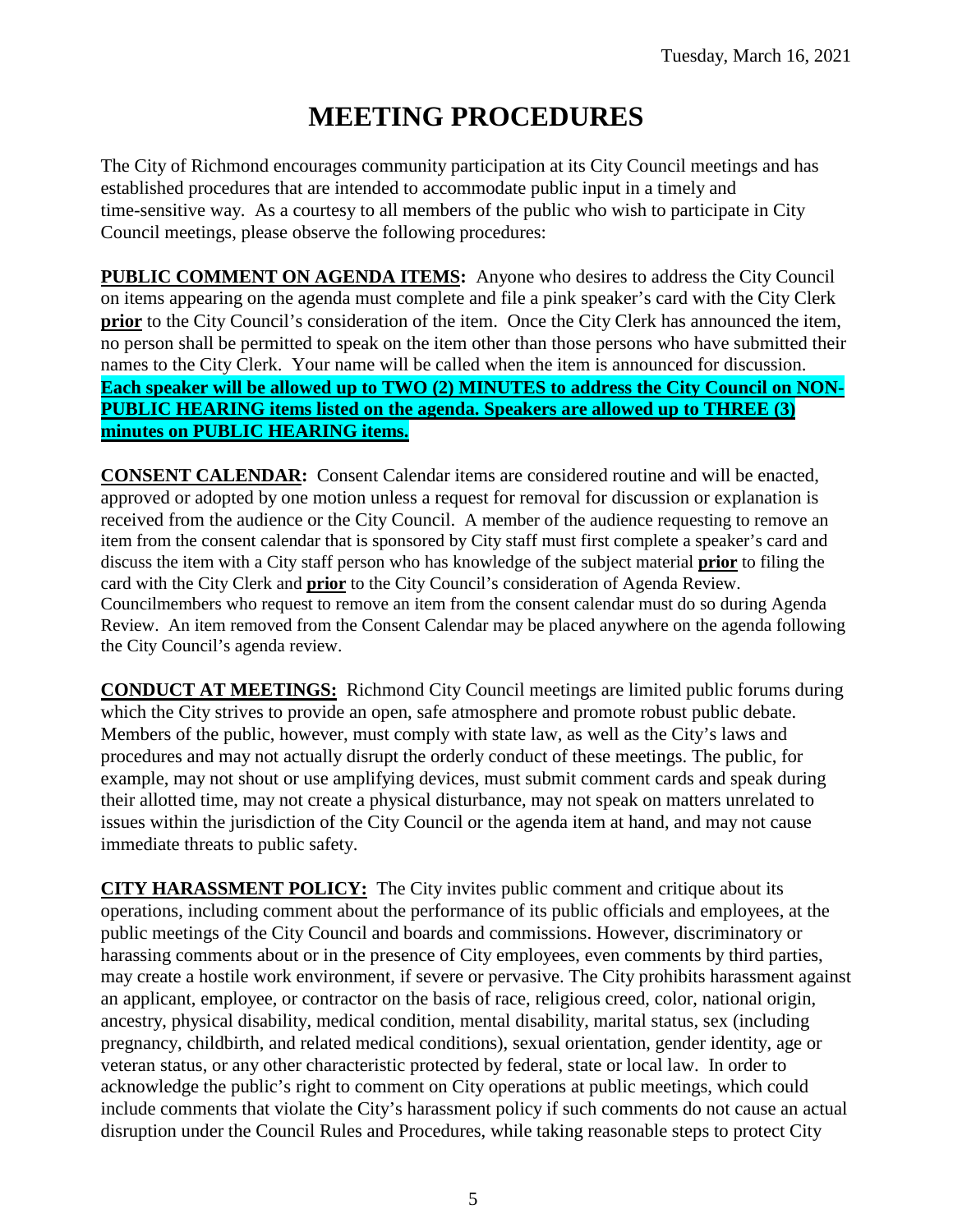employees from discrimination and harassment, City Boards and Commissions shall adhere to the following procedures. If any person makes a harassing remark at a public meeting that violates the above City policy prohibiting harassment, the presiding officer of the meeting may, at the conclusion of the speaker's remarks and allotted time: (a) remind the public that the City's Policy Regarding Harassment of its Employees is contained in the written posted agenda; and (b) state that comments in violation of City policy are not condoned by the City and will play no role in City decisions. If any person makes a harassing remark at a public meeting that violates the above City policy, any City employee in the room who is offended by remarks violating the City's policy is excused from attendance at the meeting. No City employee is compelled to remain in attendance where it appears likely that speakers will make further harassing comments. If an employee leaves a City meeting for this reason, the presiding officer may send a designee to notify any offended employee who has left the meeting when those comments are likely concluded so that the employee may return to the meeting. The presiding officer may remind an employee or any council or board or commission member that he or she may leave the meeting if a remark violating the City's harassment policy is made. These procedures supplement the Council Rules and Procedures relating to disruption of orderly conduct at Council meetings.

Any law enforcement officer on duty or whose service is commanded by the presiding officer shall be Sergeant-at-Arms of the Council meetings. He/she, or they, shall carry out all orders and instructions given by the presiding officer for the purpose of maintaining order and decorum at the Council meetings (City Council Rules of Procedure and Order Section III F, RMC Section 2.12.030).

**\*\*\*\*\*\*\*\*\*\*\*\*\*\*\*\*\*\*\*\*\*\*\*\*\*\*\*\*\*\*\*\*\*\*\*\*\*\*\*\*\*\*\*\*\*\*\*\*\*\*\*\*\*\*\*\*\*\***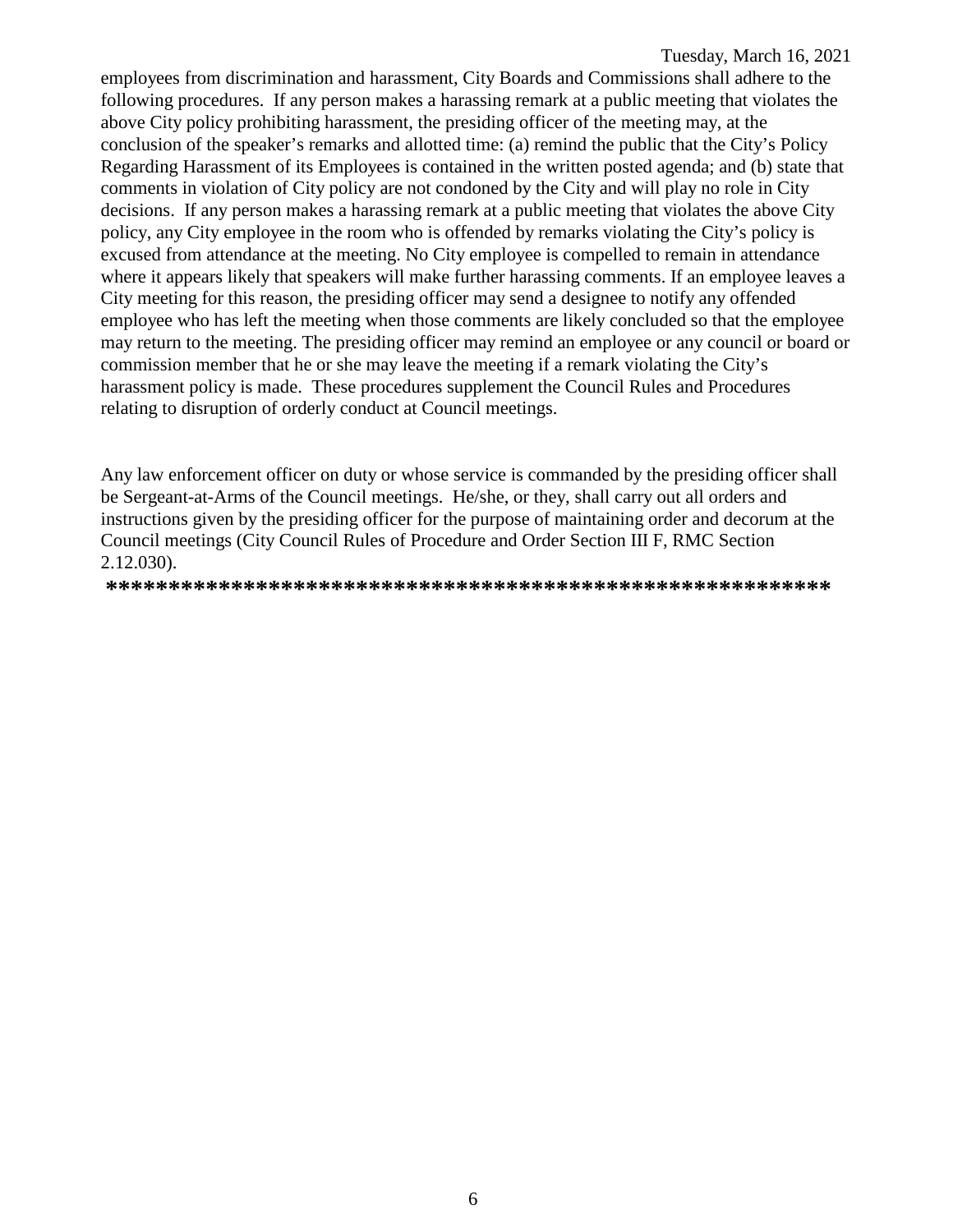### **OPEN SESSION TO HEAR PUBLIC COMMENT BEFORE CLOSED SESSION**

4:30 p.m.

### **A. ROLL CALL**

### **B. PUBLIC COMMENT BEFORE CLOSED SESSION**

### **C. ADJOURN TO CLOSED SESSION**

### **CLOSED SESSION**

Shimada Room of the Community Services Building

### **CITY COUNCIL**

CONFERENCE WITH LEGAL COUNSEL - EXISTING LITIGATION (paragraph (1) of Subdivision [d] of Government Code Section 54956.9):

SPRAWDEF et al. vs. City of Richmond

Point Molate Alliance et al. vs. City of Richmond

North Coast Rivers Alliance et al. vs. City of Richmond

Michael Wang vs. the City of Richmond

#### CONFERENCE WITH LABOR NEGOTIATORS (Government Code Section 54957.6):

Agency Representatives: Jack Hughes Employee organizations:

- 1. SEIU Local 1021 Full Time Unit
- 2. SEIU Local 1021 Part Time Unit
- 3. IFPTE Local 21 Mid-Level Management Unit
- 4. IFPTE Local 21 Executive Management Unit
- 5. Richmond Police Officers Association RPOA
- 6. Richmond Police Management Association RPMA
- 7. IAFF Local 188
- 8. Richmond Fire Management Association RFMA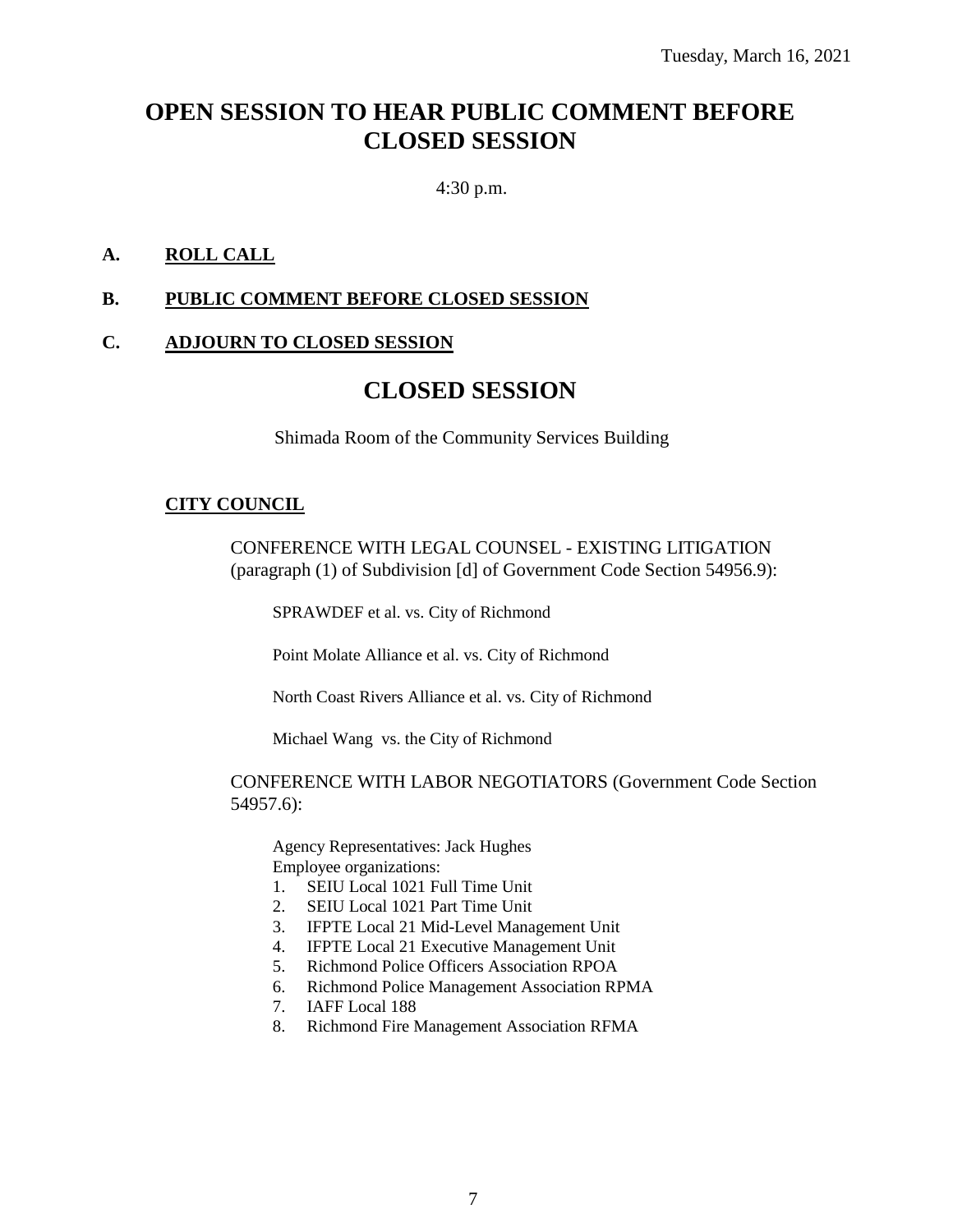### **REGULAR MEETING OF THE RICHMOND CITY COUNCIL**

6:30 p.m.

### **A. ROLL CALL**

**A-1.** Public Comment Instructional Video

### **B. STATEMENT OF CONFLICT OF INTEREST**

### **C. AGENDA REVIEW**

### **D. REPORT FROM THE CITY ATTORNEY OF FINAL DECISIONS MADE DURING CLOSED SESSION**

### **E. REPORT FROM THE CITY MANAGER**

**E-1.** Congressional update by Congressman Mark DeSaulnier

### **F. OPEN FORUM FOR PUBLIC COMMENT**

### **G. CITY COUNCIL CONSENT CALENDAR**

- **G-1.** APPROVE (1) a first amendment to an existing legal service agreement with Atchison, Barisone & Condotti for \$255,000, for a total contract amount of \$265,000, for interim assistant city attorney services and (2) an additional appropriation of \$125,000 from the general fund to pay a portion of this first amendment for interim assistant city attorney legal services - City Attorney's Office (Teresa Stricker 620-6509).
- **G-2.** ADOPT a resolution for the appointment of three standby officers for each member of the City Council in the event of an enemy attack, state of emergency or local emergency - Fire Department (Interim Fire Chief Michael E. Smith 307- 8041).
- **G-3.** APPROVE the minutes of the February 16, 2021, Regular Meeting of the City Council - City Clerk's Office (Pamela Christian 620-6513).
- **G-4.** APPROVE an appointment to the Commission on Aging: APPOINT Rina Baker, new appointment, seat #1, filling an unexpired term with an expiration date May 19, 2023 - Office of the Mayor (Mayor Tom Butt 620-6503).
- **G-5.** APPROVE appointments for the Mayor and Councilmembers to Regional Committees, Ad-Hoc Committees and Liaison Positions for the year of 2021 - Office of the Mayor (Mayor Tom Butt 620-6503).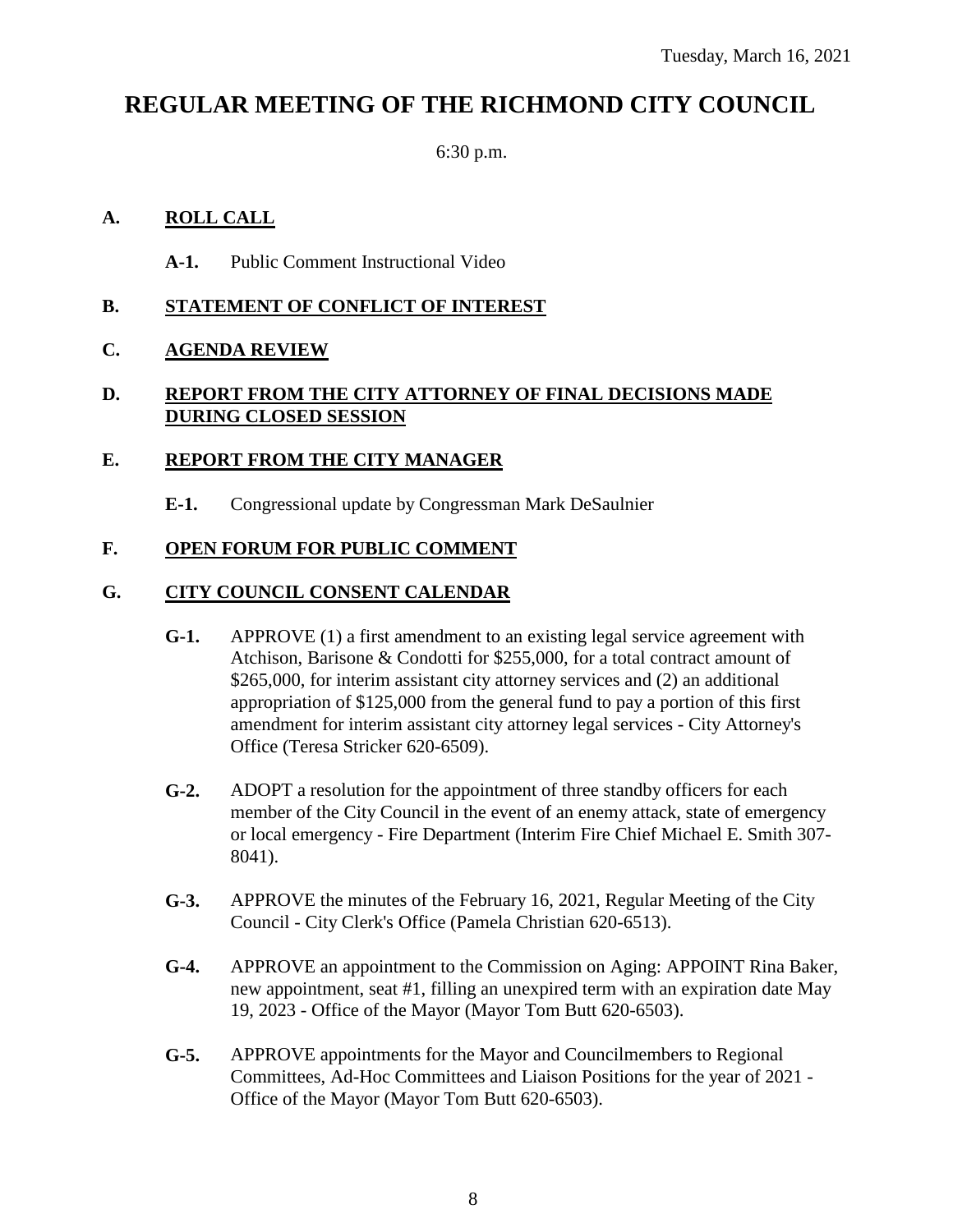- **G-6.** RECEIVE the Veolia Monthly Operating Report for the month of January 2021 Public Works Department (Tawfic Halaby 621-1612).
- **G-7.** ADOPT a resolution to: ADOPT the Final Mitigated Negative Declaration and Mitigation Monitoring and Reporting Program; AUTHORIZE the city manager or their designee to execute the necessary agreements with the State Coastal Conservancy to accept the \$1,000,000 Priority Conservation Area grant for the construction of a 1.25-mile segment of the San Francisco Bay Trail connecting Point Molate Beach Park to the Winehaven Historic District; and APPROPRIATE the PCA grant, once awarded and funding agreement is executed - Public Works Department (Tawfic Halaby 621-1612).
- **G-8.** APPROVE a contract with Pestmaster Services, Inc. to mitigate rodent infestation and cleaning of bird droppings to increase the appearance and safety at City-owned facilities in an amount not exceed \$100,000 over a three year period - Public Works Department (Tawfic Halaby 621-1612).
- **G-9.** APPROVE a three year contract in the amount of \$32,250 with an additional two year extension option of \$22,500 with SCI Consulting Group in an amount not to exceed \$54,750 to prepare the Hilltop Assessment Districts Annual Engineer's Report necessary to levy assessments for the 2021-2024 fiscal years. The contract term for three years will be from March 21, 2021 to March 22, 2024 - Public Works Department (Tawfic Halaby 621-1612).
- **G-10.** APPROVE a three-year contract in the amount of \$23,250 with an additional two-year extension option of \$15,500 with Willdan Financial Services and Associates in an amount not to exceed \$38,750 to prepare the Marina Assessment Districts Annual Engineer's Report necessary to levy assessments for the 2021-2024 fiscal years. The contract term for three years will be from March 21, 2021, to March 22, 2024 - Public Works Department (Tawfic Halaby 621- 1612).
- **G-11.** APPROVE payment of three invoices that are past due to Sunbelt Rentals in an amount not to exceed \$11,487.45 for rental of loader landscaper 4WD tractor - Public Works Department (Tawfic Halaby 621-1612).
- **G-12.** ADOPT a resolution approving Veolia Water to manage and award contracts for the rehabilitation project of the Grit and Aeration Basin at the Richmond Wastewater Treatment Plant to Shimmick Construction Company, Inc. (construction) in the amount of \$42,106,488 (contractor cost of \$33,773,000 plus a 16.5% Veolia mark-up \$5,572,545), plus a 7.5% contingency of \$2,760,943 (\$2,532,975 plus a 9% Veolia mark-up of \$227,968) - Public Works Department (Tawfic Halaby 621-1612 / Mary Phelps 621-1269).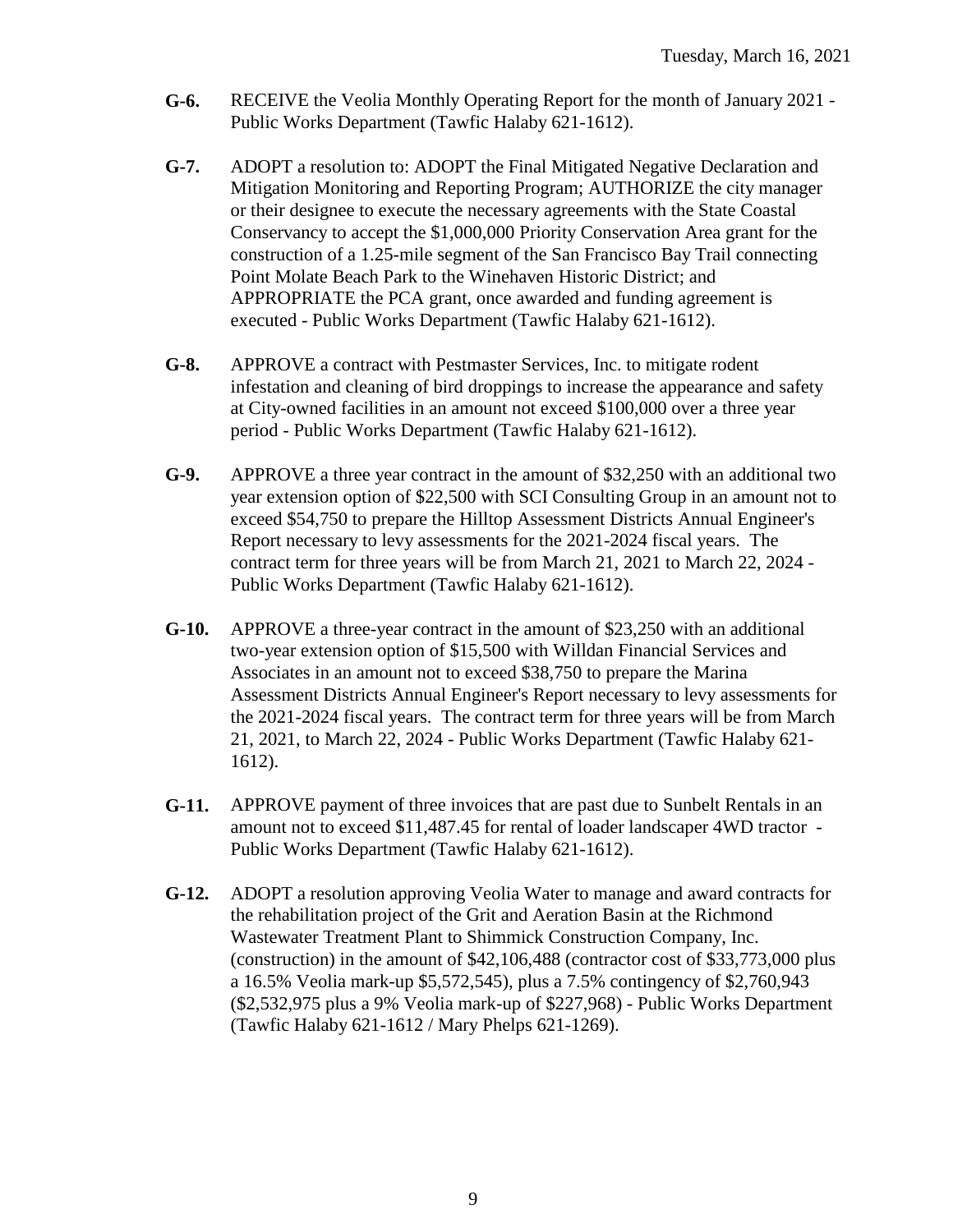- **G-13.** ADOPT a resolution accepting the SRF loan in the amount of \$50,000,000 from the State Water Board, and APPROPRIATE \$50,000,000 of the SRF loan revenues and associated expenditures by AMENDING the FY 2020-21 Water Resource Recovery Division Budget - Public Works Department (Tawfic Halaby 621-1612 /Mary Phelps 621-1269).
- **G-14.** APPROVE a first amendment to a grant funded contract between the City of Richmond and Greater Richmond Interfaith Program to enhance and increase food rescue and food waste prevention initiatives increasing the contract by \$81,250 for a total amount not to exceed \$291,250 with funding sourced from CalRecycle grant and extending the contract term to June 30, 2021 - City Manager's Office (Shasa Curl/Samantha Carr 620-6512).
- **G-15.** ADOPT a resolution to: ADOPT the Final Mitigated Negative Declaration and Mitigation Monitoring and Reporting Program for the Terminal 4 Wharf Removal Project; AUTHORIZE the city manager or their designee to execute the necessary agreements with the State Coastal Conservancy to accept the total \$4,150,000 in grant funds; and APPROPRIATE the grant funds, once awarded and funding agreement is executed - City Manager's Office (Shasa Curl 620- 6512).
- **G-16.** APPROVE contract with Ralph Andersen & Associates for \$80,000 for executive recruitment services for a three year period from March 16, 2021 to March 15, 2024 - Human Resources Department (Anil Comelo-510-620-6609).
- **G-17.** PROCLAMATION declaring March 2021 as Red Cross Month in the City of Richmond - Office of the Mayor (Mayor Tom Butt 620-6503).

### **H. PUBLIC HEARINGS**

**H-1.** HOLD a public hearing to: (1) ADOPT a resolution repealing and replacing City Council Resolution 125-03 with revised City Guidelines and Procedures for the Implementation of the California Environmental Quality Act (CEQA) and adopting the CCTA VMT Methodology for application within Richmond to comply with California Senate Bill 743; and (2) INTRODUCE an ordinance (first reading) amending Article 15.04.612 Transportation Demand Management of the Richmond Municipal Code to align with the VMT methodology, to reflect current best practices, new State law requirements, and emerging TDM options as encompassed in the new CCTA VMT methodology - Community Development Department (Lina Velasco 620-6706).

### **I. COUNCIL AS A WHOLE**

**I-1.** APPROVE a salary adjustment to the City Clerk effective March 2, 2021, from \$11,092/month to \$12,201.20/month (a 10% increase) - Human Resource Department (Anil Comelo 620-6609).